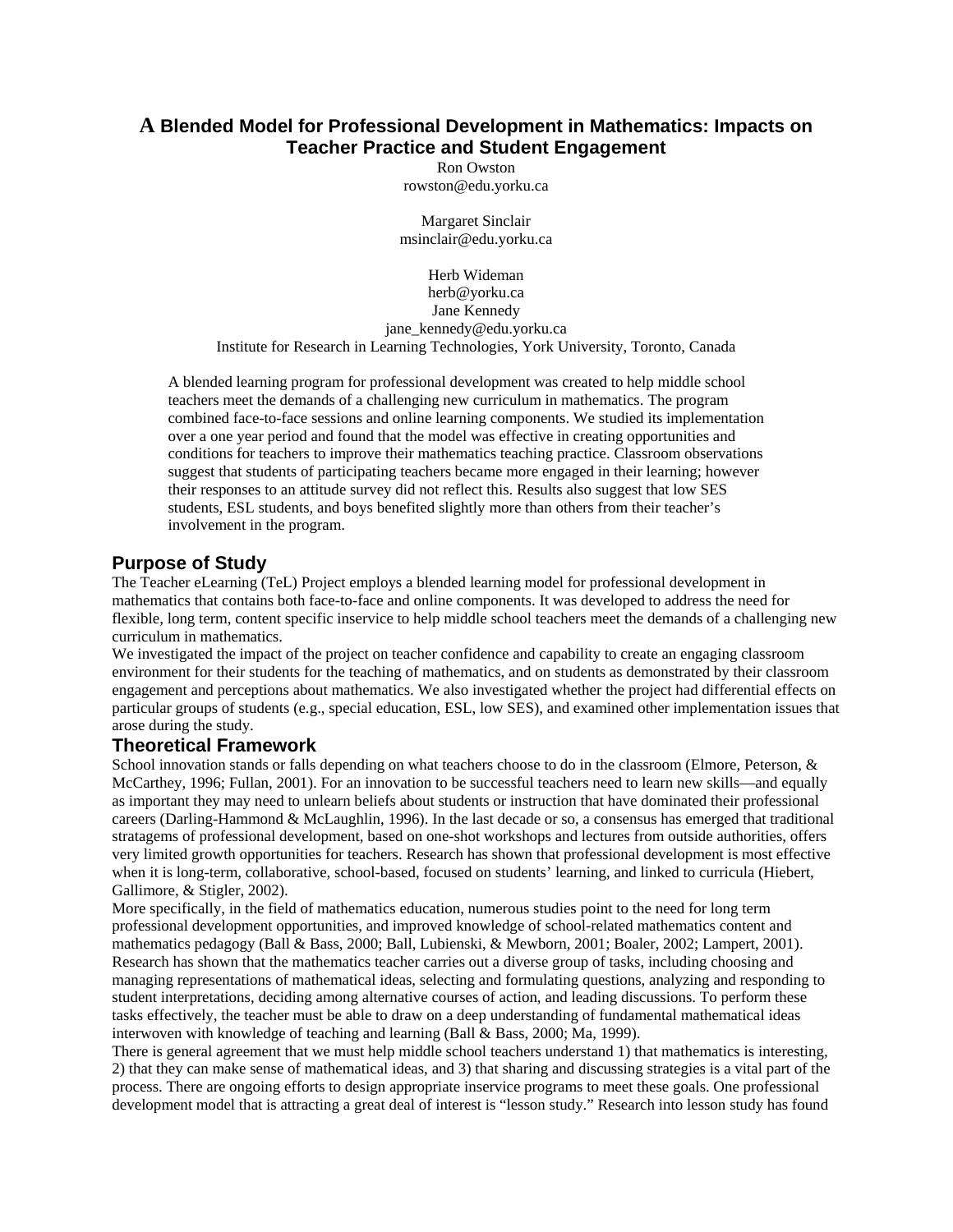that the process of investigating a concept, then planning, teaching, sharing and revising a lesson plan helps teachers develop content knowledge and pedagogical skill (Fernandez, 2002; Presmeg & Berrett, 2003; Stepanek, 2001; Stigler & Hiebert, 1999). Another finding is that teachers involved in lesson study develop closer ties to colleagues, which act as a positive influence on their teaching (Graven, 2003; McGraw, Arbaugh, Lynch, & Brown, 2003). Lesson study as it is usually practiced involves considerable time and commitment on the part of the teachers; however, many of its key elements, e.g., investigating what research says about how students learn a concept, and collaborating on the development of a lesson, can be incorporated into other professional development models. The design of the blended learning model employed by the TeL project was based on the foregoing general principles of professional development and included elements of the lesson study approach. By combining face-toface experiences with online learning over time, TeL project developers argued that the amount of face-to-face time (and resultant costs for substitute teachers) could be reduced and that the online component would provide the mechanism for sharing, reflection, and development of a community of practice (Wenger, McDermott, & Snyder, 2002). Other advantages of blended learning cited by Driscoll (2002) are: easing the transition of learning from traditional classroom instruction to e-learning; allowing instructors the opportunity to develop e-learning skills in small increments; making training materials available to learners before or after face-to-face workshops; and preserving the investment in traditional materials that have worked well in the past.

Typically, blended e-learning is viewed as mid way along a continuum that at one extreme has traditional face-toface instruction, and at the other extreme totally web-based instruction. Richards (2002) makes the point that blended learning should not be seen as an "add-on" to instruction, but as an integrated component of a course designed to produce a more effective learning environment. Indeed, there is evidence of positive learning outcomes associated with blended learning as compared to entirely face-to-face instruction and fully online learning. Franks (2002) reported that students in blended learning courses outperform those in face-to-face and Internet only courses. The University of Central Florida's extensive experience with blended learning at the undergraduate level suggests that on average, blended courses have higher success rates and lower withdrawal rates than their comparable face-toface courses (RITE, nd). Moreover, the majority of faculty indicate that more and higher quality interaction occurs in their blended courses than in their comparable face-to-face sections. Little research has been done at this point on the blended approach for teacher professional development; however Curtis and Swenson (2003) found that blended learning was an effective way of meeting the needs and learning styles of busy professionals. Therefore, our aim in this study was to extend our understanding of the merits of blended learning in the field of teacher professional development.

## **Methodology**

#### **Participants**

A total of 48 grade 6, 7, and 8 teachers from three school districts in a large Canadian urban area who were enrolled in the TeL Project participated in the study. They volunteered to participate in the project because of their desire to improve mathematics instruction. Approximately half of the teachers were from high SES schools and half from low SES schools.

#### **The TeL Program**

The program was delivered in three, eight-week online modules (labeled A, B, and C) between September and April in the 2003-04 school year. Teachers were provided with a half day release from teaching per week to participate in the online sessions and to prepare their lessons. In addition to the online components, there were four, day-long faceto-face sessions, which were held at the beginning of Module A, end of Module A/beginning of Module B, end of Module B/beginning of Module C, and end of Module C.

The program curriculum covered the following pedagogical and mathematical themes:

- **Pedagogy** Lesson design, Transforming traditional tasks, Assessment, Using technology, Engaging students, Creating and using games.
- *Mathematics* Number sense, Geometry, Algebra, Probability.

A full description of all components of the TeL program is beyond the scope of this paper; however, some of the detail is included here to provide context for the results.

**Online components.** The course management system eCollege was used for the delivery of the online components. Through eCollege the participants accessed downloadable articles, video teaching examples, interactive applets, worksheets, and forms, joined live moderated chat sessions, discussed their implementation of program activities in their classes, posted reflective journals about their experiences trying out TeL project activities, received messages from facilitators, and uploaded their work.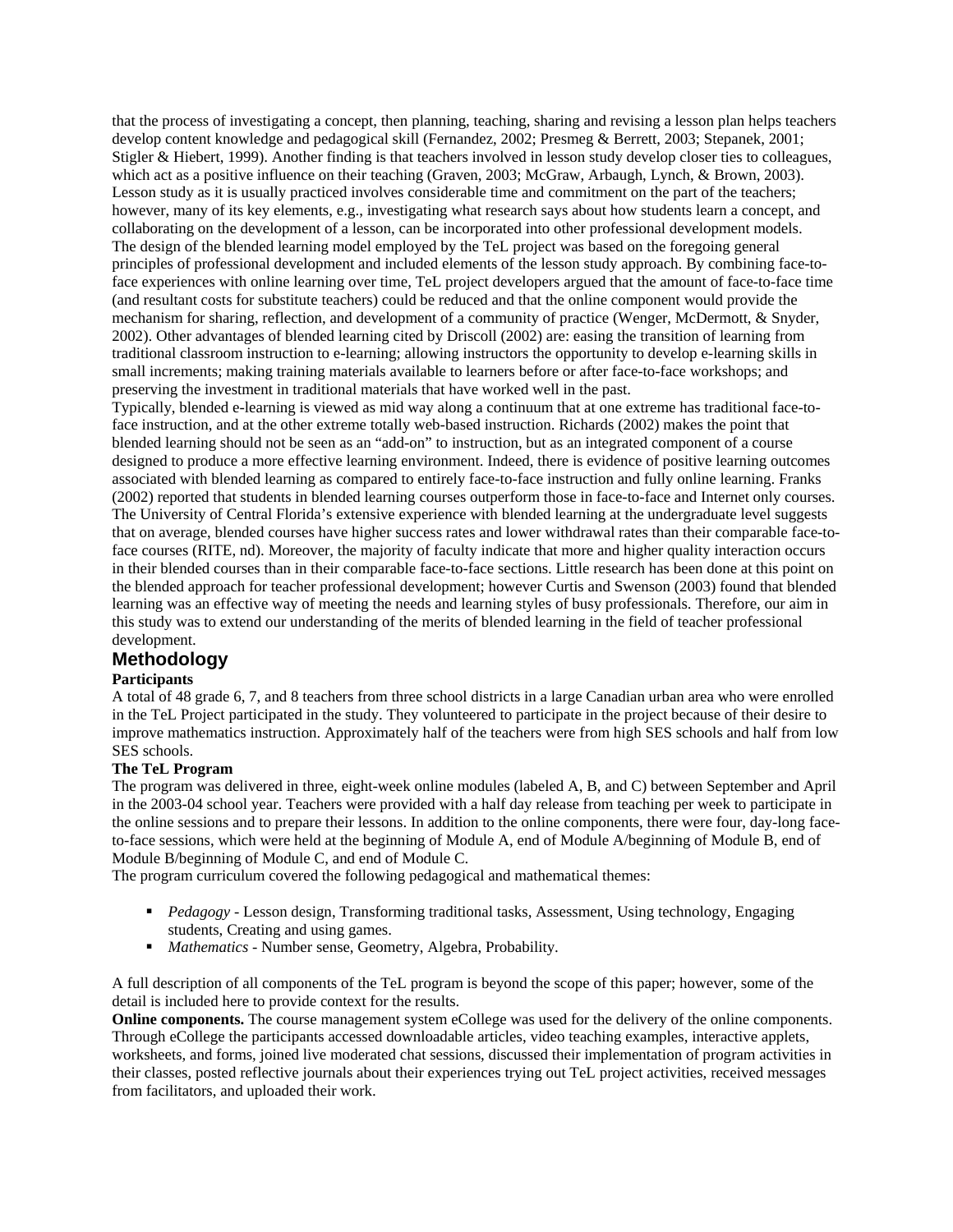Articles for online discussion were selected to broaden teachers' knowledge, and to connect theory and practice. Some were from mathematics journals, e.g., "Developing Algebraic Thinking" from the Fall, 2002 issue of NCTM's *Online Journal of School Mathematics*. Others, written by consultants to the program, synthesized the main ideas on a topic, e.g., "What are concept maps and how can they be useful?" In each case a set of questions helped focus teachers' reading. For example, in unit 3 of module A, the reading assignment was:

In Chapter 4 of his book, Van de Walle states that: Most, if not all, important mathematics concepts and procedures can best be taught through problem solving. That is, tasks or problems can and should be posed that engage students in thinking about and developing the important mathematics they need to learn (Van de Walle, 2001, p.40). Please read pages 40-44 and respond to the items below:

- 1. Are there challenges to teaching geometry, in particular, from a problem-focused approach?
- 2. How does GSP [Geometer's Sketchpad software] contribute to this approach?"

Teachers were divided into five groups for their online work, which consisted of chats, threaded discussions, and electronic journals. An experienced mathematics resource person facilitated each group. While chat sessions were difficult to coordinate and sometimes sparsely "attended," analysis of sessions illustrated the value of this component. In one example, a group, with the aid of a whiteboard, investigated how a teacher could help students prove that angles are equal; later in the chat they moved to consider "what is an even number?" The chat transcript revealed the tentative nature of the participants' mathematical knowledge and illustrated the skill of the moderator, who used a chance comment to help the teachers deepen their understanding of 'definition'.

Teachers' journaling fell off as the program continued. This may have been related to facilitators' lack of expertise in creating an engaging online learning environment, since it is widely recognized that facilitation is key in leading to deeper and more reflective learning on the part of teachers (Loucks-Horsley, Hewson, Love, & Stiles, 1998). An exception to the general downturn in participation was section 5. During the first module this section had very frequent postings that exhibited a substantial amount of contact with the facilitator. Although not as lengthy as postings in other sections, the postings of section 5 members were discerning and thoughtful. The second module saw a dramatic decrease in participation. Postings were much shorter and there were very few of them. (Note: Module B overlapped a major school reporting cycle, and conflicted with preparations for the December break.) In module C this section rallied. The number of postings increased, and entries were longer and more detailed. Notably, the facilitator for section 5 was very experienced in preservice and inservice education. She was also keenly aware of the needs of the participants in her group.

**Face to face sessions.** Here is a description of an activity called *Line Up* that took place in a face-to-face session. Split 80 participants into two groups of 40: let them compete. Have two identical batches of 40 numbers. Select from the list of 48 possibilities below (include the negatives). [The list included 48 whole numbers, fractions, decimals and 'cryptic numbers' e.g., the number of equal sides in a scalene triangle, the length of the diameter of a circle with unit radius, the next element in the series 1,2,4,8,16.] Jumble up the numbers in each group. Hand them out randomly. On the mark, each group works to line up in a half circle, all in order.

*Line Up* illustrated several key program ideas: 1) that the best problems lead students to talk about mathematics, 2) that there is no need for everyone to do the same problem, 3) that people often have different strategies for solving a problem, and 4) that doing arithmetic doesn't have to be boring. The activity also required the participants to get out of their seats and negotiate with one another as they solved the problem. Kinaesthetic activities such as this were used throughout the program; they helped teachers expand their strategies for engaging students.

In *Transforming Traditional Tasks,* another face-to-face activity, participants were asked to select one of the typical grade 6 textbook questions shown in Figure 1 and turn it into a richer task.

| 1. Subtract the following:                                                             |                     |                     |
|----------------------------------------------------------------------------------------|---------------------|---------------------|
| a) $5304 - 3101$                                                                       | b) 9823 -2397       | c) 3547 - 2987      |
| 2. If an astronaut trained for 3 years, how many months was she training for? How many |                     |                     |
| weeks was she training for?                                                            |                     |                     |
| 3. Calculate                                                                           |                     |                     |
| a) $0.748 \times 4$                                                                    | b) $0.693 \times 8$ | c) $08.11 \times 3$ |
| 4. List all of the factors for these numbers                                           |                     |                     |
| a) $3$                                                                                 | $b)$ 12             | c) $48$             |
| 5. Convert these fractions to decimals                                                 |                     |                     |
| a) $25/100$ b) $8/10$ c) $99/100$                                                      |                     |                     |

**Figure 1:** Sample Grade 6 Textbook Questions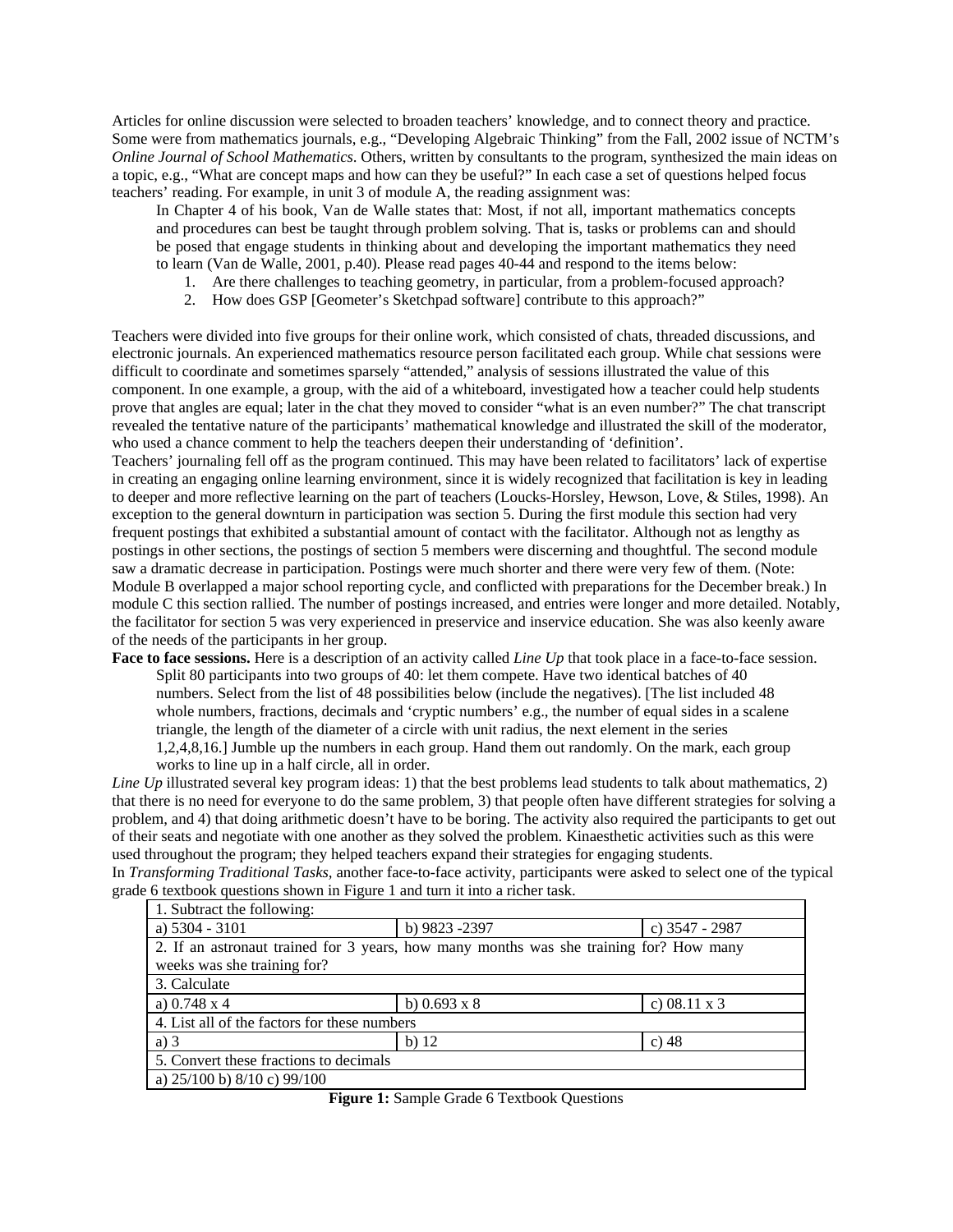Teachers often have difficulty finding a good problem for a particular topic; *Transforming Traditional Tasks* was important because it helped teachers see their textbook as a potential source of rich problems.

Teachers were also introduced to a number of excellent mathematical activities at face-to-face sessions. Two that teachers particularly enjoyed were Roofs and Traffic Jam. Roofs, an activity in module A, required students to determine which sets of measurements (i.e., numbers) produced a 'roof' under various conditions. The activity involved measurement and geometry, and introduced participants and their students to the Geometer's Sketchpad. Through eCollege teachers were also able to access a video of participants who had used the Roofs activity, and to download the lesson plan and student worksheets.

Traffic Jam, a well-known game, was used in module B. It requires a player to interchange the positions of two lines of people by "jumping" or "moving forward one space." In the TeL adaptation, the facilitator asked three participants to line up facing another three participants, and had them play the game—another application of the kinaesthetic to mathematics. Groups of participants then played the game. After looking for patterns, making conjectures and discussing strategies, the teachers went back and used the activity in their own classrooms. **Data Collection and Analysis** 

At the beginning and end of the program teachers were given a survey about their attitudes, beliefs, and practices on teaching mathematics, which was adapted from Kennedy, Ball, and McDermott (1993). We visited a sample of 14 classrooms in the fall and again in the spring to observe teachers conduct a mathematics class. At one of the face-toface sessions toward the end of the program, we met with teachers for a half day to solicit their feedback on the program itself, how it affected their practice, the extent of their collaboration with colleagues, and the impact of the new methodologies on their students. Principals, facilitators, and program leaders were interviewed at the beginning and end of the program. Lastly, 427 students enrolled in classes of teachers participating in the program completed a survey about their attitudes and perceptions related to learning mathematics and mathematics as a subject. The survey, which was given at the beginning and end of the program was based on the mathematics survey questions from the Science Work Experience Programs for Teachers (SWEPT) project (see http://www.sweptstudy.org/), and supplemented with some items from the student survey portion of the Repeat of the Third International Mathematics and Science Study (TIMSS Study Center, 1998).

All interviews were tape recorded and transcribed. The transcripts as well as field notes and content from teacher journals were coded and analyzed using the constant comparative method (Glaser & Strauss, 1967) with the assistance of the qualitative analysis package Atlas.ti. The SPSS statistical package was used for analysis of survey items.

## **Findings and Discussion**

#### **Teacher Outcomes**

Several consistent patterns emerged about the impact of the TeL program on teachers by the program's end. Foremost was the teachers' development of confidence in teaching mathematics. In and of itself, this was a significant accomplishment of the program, as Graven (2003) identifies confidence development as a key component of in-service teacher learning. This confidence made teachers more willing to experiment with new ideas, activities, and approaches in their classrooms. Even those who were already quite confident for the most part about their mathematics teaching abilities at the beginning of the program appeared to have benefited by trying new ways of having students solve problems and by thinking more broadly about the teaching of mathematics. The teachers' increased confidence seems to have led to more collaboration and sharing by some, both with other teachers across grades within their own schools and with teachers in other schools. Consequently, some teachers began to be seen as leaders in mathematics teaching in their schools as a result of the program.

We also found that participating teachers appeared to be more committed to reflecting on their pedagogy. Teachers began talking with colleagues about the pedagogy of mathematics, whereas in the past they were more likely to talk only about content. Related to this was their greater use of language in the mathematics classroom, for example, by having students describe the problem solving process they use rather than just giving the correct answer. While this is an encouraging development, it can become quite routine if teachers only have students dryly describe what they did instead of discussing the merits of their approaches. The idea of the three-part lesson (which consists of a teacher introduction to the topic, a substantial student exploratory period, followed by a teacher led summation) introduced during the TeL program seemed to take hold too, even though not all teachers were implementing it fully. Additionally, teachers started favouring more open-ended assignments and activity-based learning using manipulatives, became more skilled in questioning, and began relating mathematics more to everyday life. A third finding is that teachers' ideas about how students learn appeared to have undergone a transformation as a result of the program. They came to believe that students can learn in a more open-ended way than they had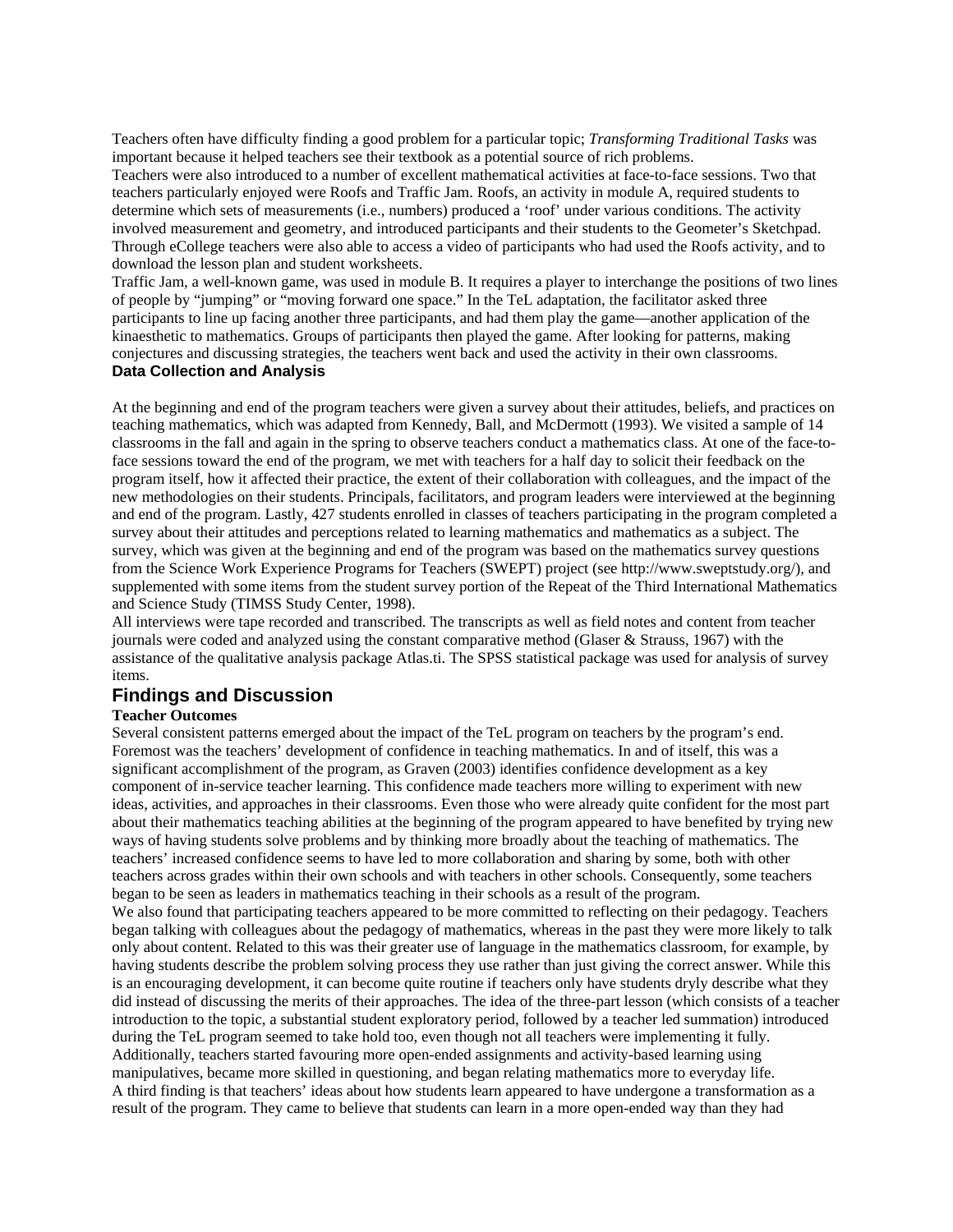previously thought and that leaving students with puzzling problems is acceptable. There also was evidence of teachers having students work more with each other in groups. Another related finding is that more teachers were having students engage in debates about what the correct solution is to a problem, rather than answering the question for them.

Lastly, teachers developed new technology skills due to the program. Most prominent was the use of Geometer's Sketchpad in the classroom, which they liked using because of the very positive student response to this tool. They became comfortable with the use of the Internet for professional development as well: for example, searching for teaching resources on the web, taking part in online discussions, and participating in synchronous chat sessions. **Student Outcomes** 

# The overarching goal of the TeL program was to better prepare teachers to help increase student outcomes. This is a worthy goal because research has shown that student achievement gains are more influenced by the student's

assigned teacher than other factors such as class size and composition (Darling-Hammond & Youngs, 2002). Furthermore, a study of the National Assessment of Educational Progress (NAEP) done by Wenglinksky (2000) found that eighth grade students did better in mathematics when they had teachers who: engage in more hands-on learning and emphasize higher order thinking; have professional training in working with diverse student groups; and have training in how to develop higher order thinking skills. Consistent with this research the TeL program emphasized hands-on learning and, to a lesser extent, higher order thinking and teaching diverse students. Therefore, one should reasonably expect some influence from the TeL on students. Our finding about the program's influence were quite mixed, however.

By the end of the program, significantly more students reported that they spent less time studying mathematics (as well as other subjects), they appeared to value it less, felt it is of less importance to their lives, and more boring than at the beginning of the study. Overall, this paints a fairly discouraging picture of students' thinking about mathematics. Unfortunately, our research design did not have a comparison group of students whose teachers were not in the program. So we have no way of telling whether this is a typical decline in student attitudes, or if the program helped stem the tide of the typical attitudinal pattern for middle school students. Alternatively, it could be that students think of mathematics as "sums" and other rote work, and when they responded to the survey did not think of the games and activities introduced into their classes as "math."

On the more positive side, students said that teachers were using more relevant examples by the end of the program than at the beginning, and that they believed that success in mathematics can be attributed less to natural ability, good luck, and memory (and presumably more to hard work and understanding). They also reported using the textbook less, using more exercise sheets, and writing on the board more often. These may be viewed as positive developments because: (1) the textbooks were old and did not address the new curriculum or methods in use; (2) the move to exercise sheets shows that teachers were looking elsewhere for materials such as those from the TeL program and the Internet; and (3) writing on the board more suggests more student involvement in the lessons. Teachers and principals together reported that students enjoyed the mathematics activities teachers introduced from the program, and that students found them very engaging. They both saw signs of improvements in students' self esteem, attitudes, motivation, and better on-task behaviour as a result of project activities. Our classroom observations were less sanguine. We saw in about half of the classes improvements in engagement, interaction, and higher level discussions; however, there were problems in some of those cases of teachers failing to understand the intent of the activities or to provide sufficient guidance to solidify student understanding.

In sum, on the basis of evidence from teachers, principals, and from our own observations, students became more engaged in mathematics as a result of the program, but we do not have data on how widespread this engagement actually was. This greater engagement did not appear to translate into improved attitudes toward mathematics, unless one accepts the position that students' survey responses were about the traditional rote mathematics and not about the new activity-based program that teachers introduced.

#### **Differential Student Effects**

As noted above, the amount of time by students reported studying for mathematics decreased beginning to end of the program. When these data were analysed according to SES, we found that low SES students did not drop nearly as much as high SES students. Even more surprising was a substantial reversal in student opinion about the importance of doing well in mathematics between high and low SES students from beginning to end. The attitudes of low SES students actually improved over that period. A tentative conclusion one might reach is that the TeL program classroom activities and teaching strategies may have benefited low SES students more than their high SES counterparts.

Teachers seemed to agree that special education students, students with exceptionalities, at-risk students, and English as a Second Language (ESL) students seemed to have greater confidence and made more of an effort in math class when program activities were presented. Their opinion about the value of the activities for ESL was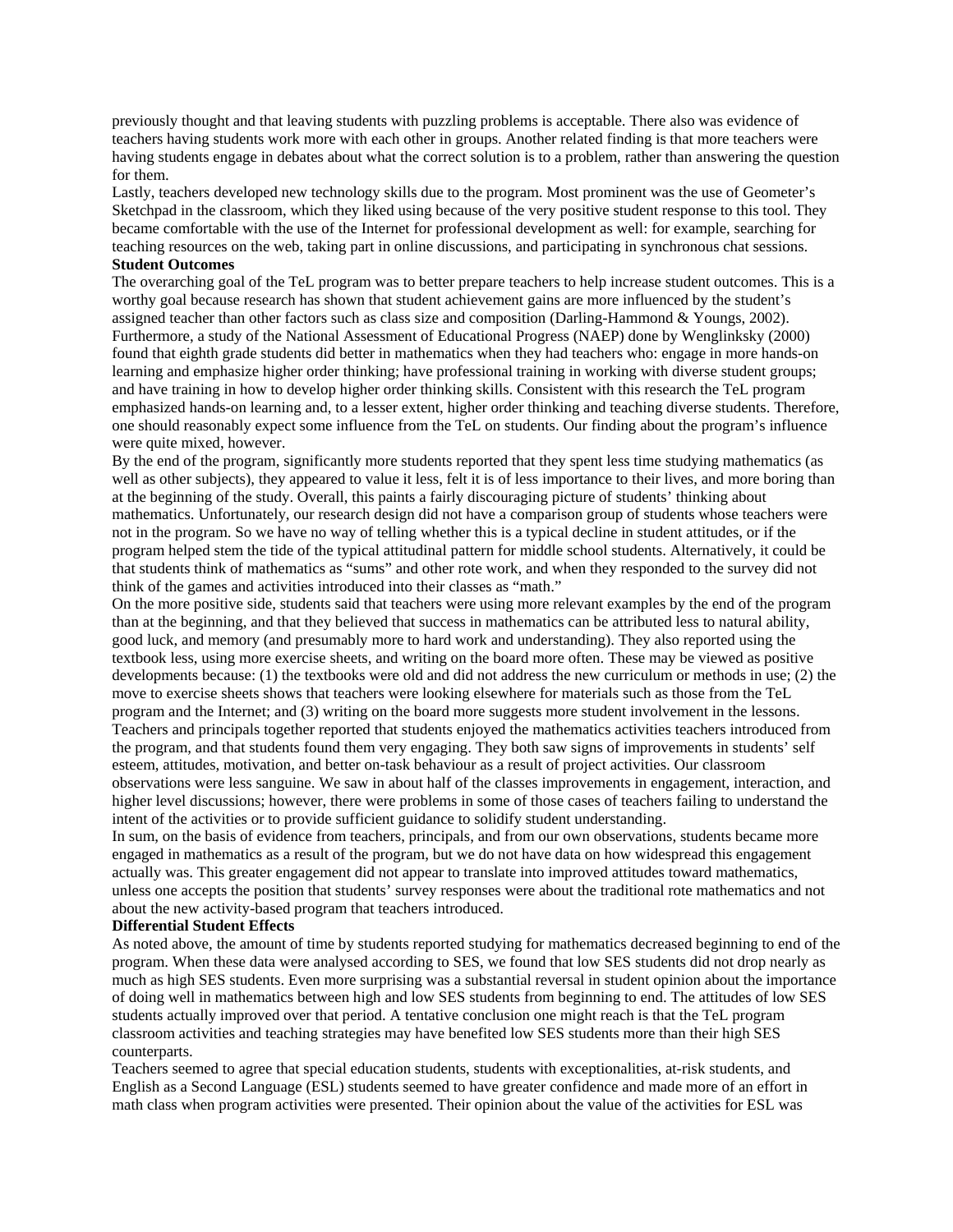supported by the principals as well. The only other differential effect observed was by teachers was that boys seemed more engaged with the hands-on mathematics activities than girls.

## **Other Findings**

The program was not without its difficulties, although in comparison to its successes they were relatively minor. Perhaps the most disappointing aspect was the weakness of the online community. Teachers were not as engaged in posting messages to the discussion forum and contributing to their online reflective journal as one would have hoped. This may have been related to facilitators' lack of expertise in creating an engaging online learning environment, since it is widely recognized that facilitators are key in leading to deeper and more reflective learning on the part of teachers (Loucks-Horsley et al., 2003). Problems relating to release time were also encountered by some teachers. These problems included the guilt engendered by the substantial amount of time the teachers spent away from their students, difficulties in locating and preparing for substitute teachers, and the stress of having to deal with annoyed parents who questioned why teachers were absent so frequently.

## **Conclusions and Significance**

The blended learning model used in this project proved to be effective in creating opportunities and conditions for teachers to improve their mathematics teaching practice. More work needs to be done to refine the model's design to improve the fit with teachers' schedules and curricula. To make the model more sustainable financially, the amount of release time for teachers would have to be reduced. One possibility being discussed by program organizers is to have a face-to-face summer institute followed by online sessions throughout the fall and winter with one or two intervening face-to-face sessions.

We believe that the findings of this study are significant as they advance a possible solution for school districts trying to address a major challenge—how to improve mathematics instruction through teacher professional development. Our results suggest that the blended learning model offers an alternative to districts that combines the advantages of face-to-face professional development sessions with those of online learning. Moreover, the underlying design of the approach is consistent with the literature on the characteristics of effective professional development. Lastly, the study contributes to our understanding of how this new approach to teacher professional development can be implemented and improved upon.

### **References**

- Ball, D. L., & Bass, H. (2000). Interweaving content and pedagogy in teaching and learning to teach: Knowing and using mathematics. In J. Boaler (Ed.), *Multiple perspectives on the teaching and learning of mathematics*. Westport, CT: Ablex.
- Ball, D. L., Lubienski, S., & Mewborn, D. (2001). Research on teaching mathematics: The unsolved problem of teachers' mathematical knowledge. In V. Richardson (Ed.), *Handbook of research on teaching (4th ed.)*.
- Boaler, J. (2002). Learning from teaching: Exploring the relationship between reform curriculum and equity. *Journal for Research in Mathematics Education, 33*(4), 239-258.
- Curtis, L., & Swenson, P. (2003). Hybrid courses plus: Blending F2F, online and handheld computer for effective learning. *Society for Information Technology and Teacher Education International Conference Proceedings*, 520-523.
- Darling-Hammond, L., & McLaughlin, M. W. (1996). Policies that support professional development in an era of reform. In M. W. McLaughlin & I. Oberman (Eds.), *Teacher learning: New policies, new practices* (pp. 202-218). New York: Teachers College Press.
- Darling-Hammond, L., & Youngs, P. (2002). Defining "Highly Qualified Teachers": What does "Scientifically-Based Research" actually tell us? *Educational Researcher*, 13-25.
- Driscoll, M. (2002, March). Blended learning: Let's get beyond the hype. *e-Learning*, p. 54.
- Elmore, R. F., Peterson, P. L., & McCarthey, S. J. (1996). *Restructuring in the classroom: Teaching, learning, and school organization*. San Francisco: Jossey-Bass.
- Fernandez, C. (2002). Learning from Japanese approaches to professional development: The case of lesson study. *Journal of Teacher Education, 53*(5), 393-405.
- Franks, P. (2002). *Blended learning: What is it? How does it impact student retention and performance?* World Conference on E-Learning in Corporate, Government, Health, & Higher Education, 1477-1480.
- Fullan, M. G. (2001). *The new meaning of educational change* (3rd ed.). New York: Teachers College Press.
- Glaser, B. G., & Strauss, A. L. (1967). *The discovery of grounded theory: Strategies for qualitative research*. Chicago: Aldine.
- Graven, M. (2003). Teacher learning as changing meaning, practice, community, identity and confidence: The story of Ivan. *For the Learning of Mathematics, 23*(2), 28 - 36.